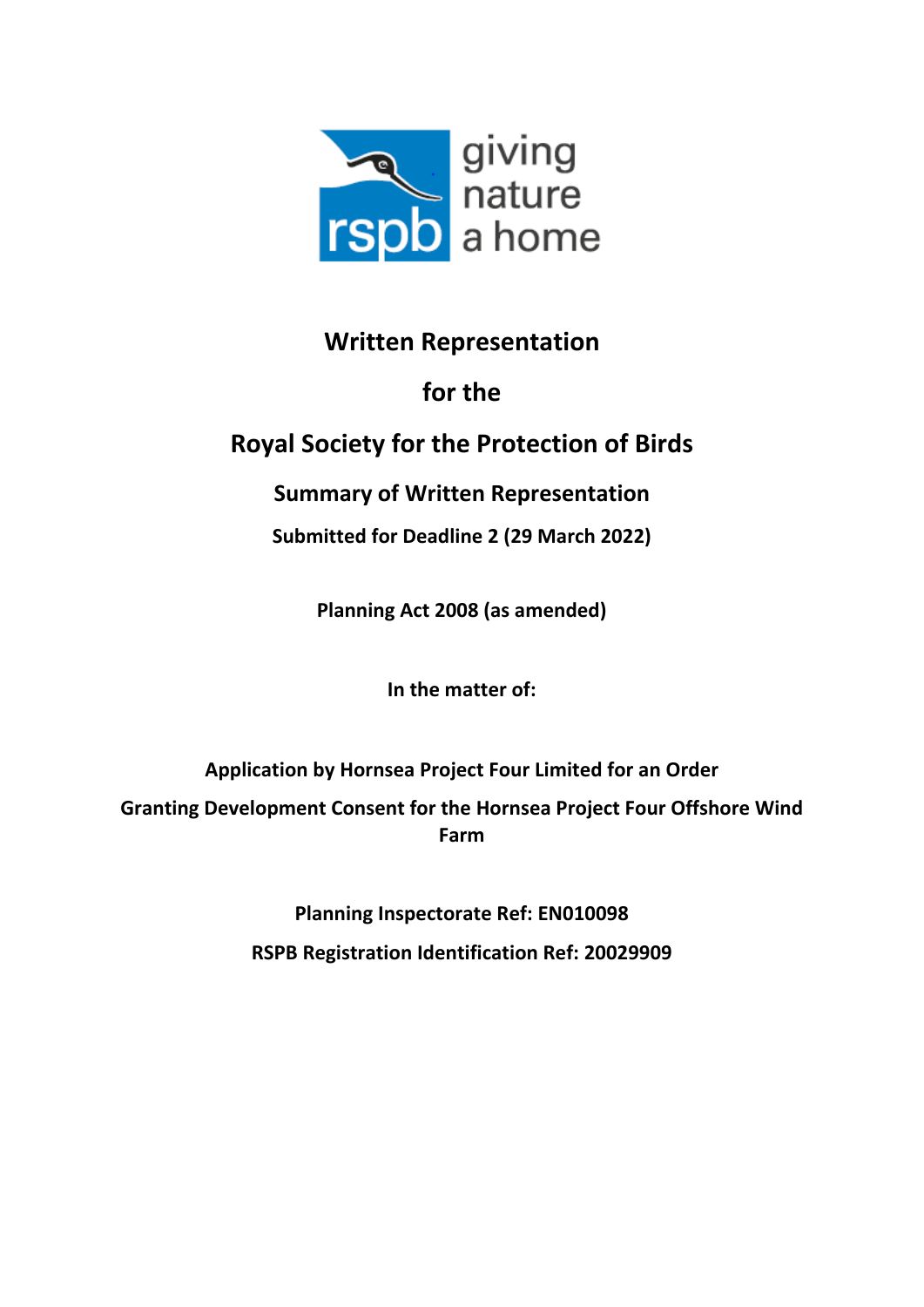# **Contents**

| 2. The nature conservation importance of the seabirds affected by the Hornsea Project Four |  |
|--------------------------------------------------------------------------------------------|--|
|                                                                                            |  |
|                                                                                            |  |
| 5. Derogation case: the RSPB's approach to evaluating compensation measures under the      |  |
| 6. RSPB detailed comments on the Applicant's specific compensation proposals10             |  |
| 7. RSPB comments on the draft Development Consent Order (DCO) and draft Deemed Marine      |  |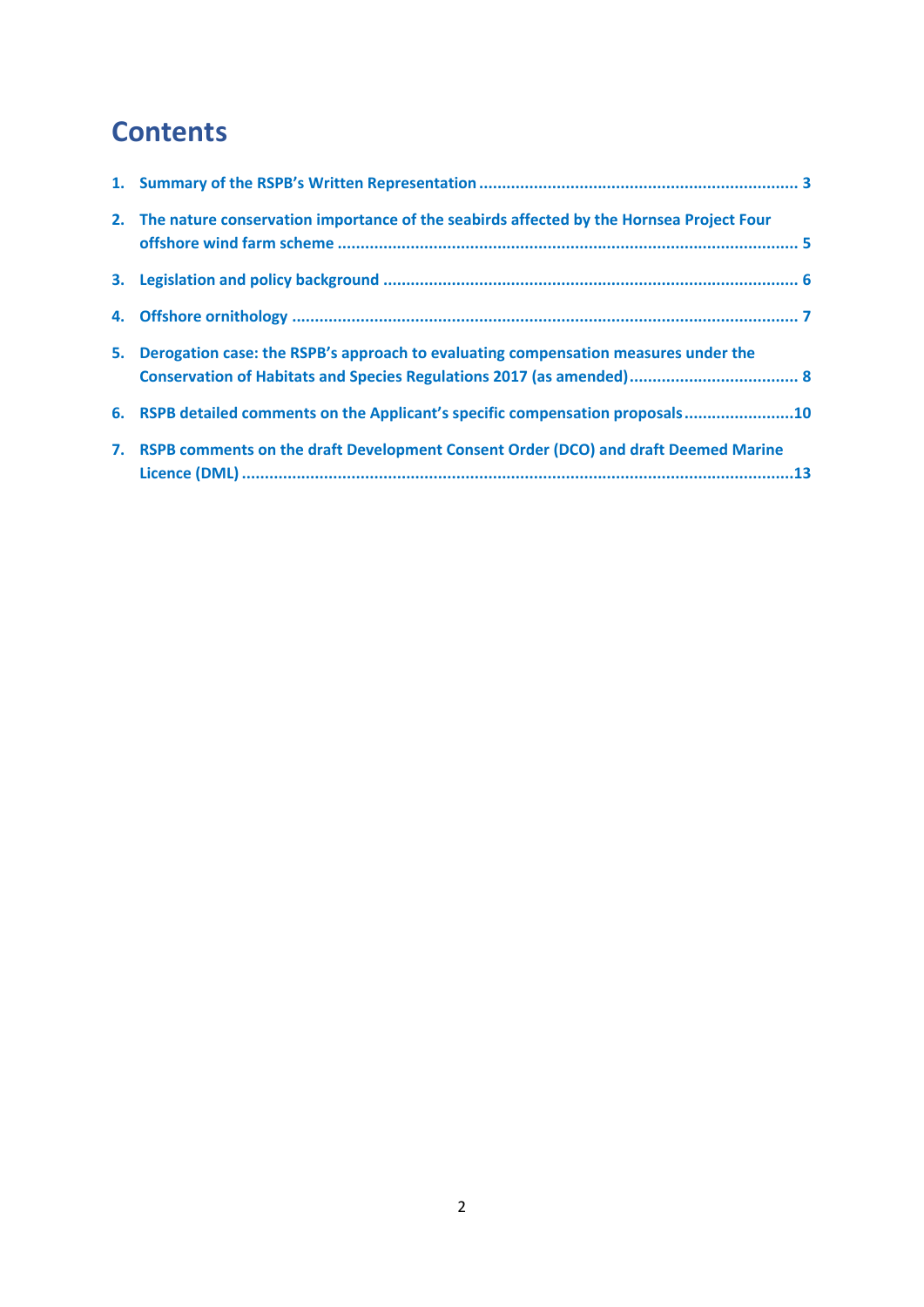#### <span id="page-2-0"></span>1. Summary of the RSPB's Written Representation

#### Introduction

1.1. The Royal Society for the Protection of Birds (the RSPB) was set up in 1889. It is a registered charity incorporated by Royal Charter and is Europe's largest wildlife conservation organisation, with a membership of over 1.1 million<sup>1</sup>. The principal objective of the RSPB is the conservation of wild birds and their habitats. The RSPB therefore attaches great importance to all international, EU and national law, policy and guidance that assist in the attainment of this objective. It campaigns throughout the UK and internationally for the development, strengthening and enforcement of such law and policy. In so doing, it also plays an active role in the domestic processes by which development plans and proposals are scrutinised and considered, offering ornithological and other wider environmental expertise. This includes making representations to, and appearing at, public inquiries and hearings during the examination of applications for development consents.

#### The RSPB's interest in offshore wind development

- 1.2. Faced with the threats of climate change to the natural world the RSPB considers that a lowcarbon energy revolution to reach net zero is essential to safeguard biodiversity. However, inappropriately designed and/or sited developments can also cause serious and irreparable harm to biodiversity and damage the public acceptability of the necessary low-carbon energy transition technologies. The RSPB recognises the significant role that offshore wind will play in decarbonising our energy systems and the renewed urgency with which this must happen. Installing this technology at the scale and pace needed is no easy task: there are significant challenges rooted in the planning frameworks and the state of our seas which threaten both nature *and* our ability to reach net zero.
- 1.3. The available evidence suggests that the main risks of offshore wind farms for birds are collision, disturbance/displacement, barriers to movement (e.g. migrating birds, or disruption of access between the breeding areas and feeding areas), and habitat change particularly with associated changes in food availability and the cumulative and in-combination effects of these across multiple wind farms. Such impacts are avoidable, and the RSPB has spent considerable time working with stakeholders in the UK offshore wind industry to ensure that decisions about deployment of renewable energy infrastructure take account of environmental constraints and seek to avoid or minimise impacts wherever possible. The RSPB therefore strongly advocates the use of rigorous, participative environmental assessments to inform the development of projects.

#### Scope of submission

- 1.4. The RSPB's Written Submission covers the following:
	- The nature conservation importance of the seabirds affected by the Hornsea Project Four Offshore wind farm scheme

<sup>1</sup> <https://www.rspb.org.uk/about-the-rspb/about-us/how-the-rspb-is-run/annualreport/> Accessed 29 March 2022.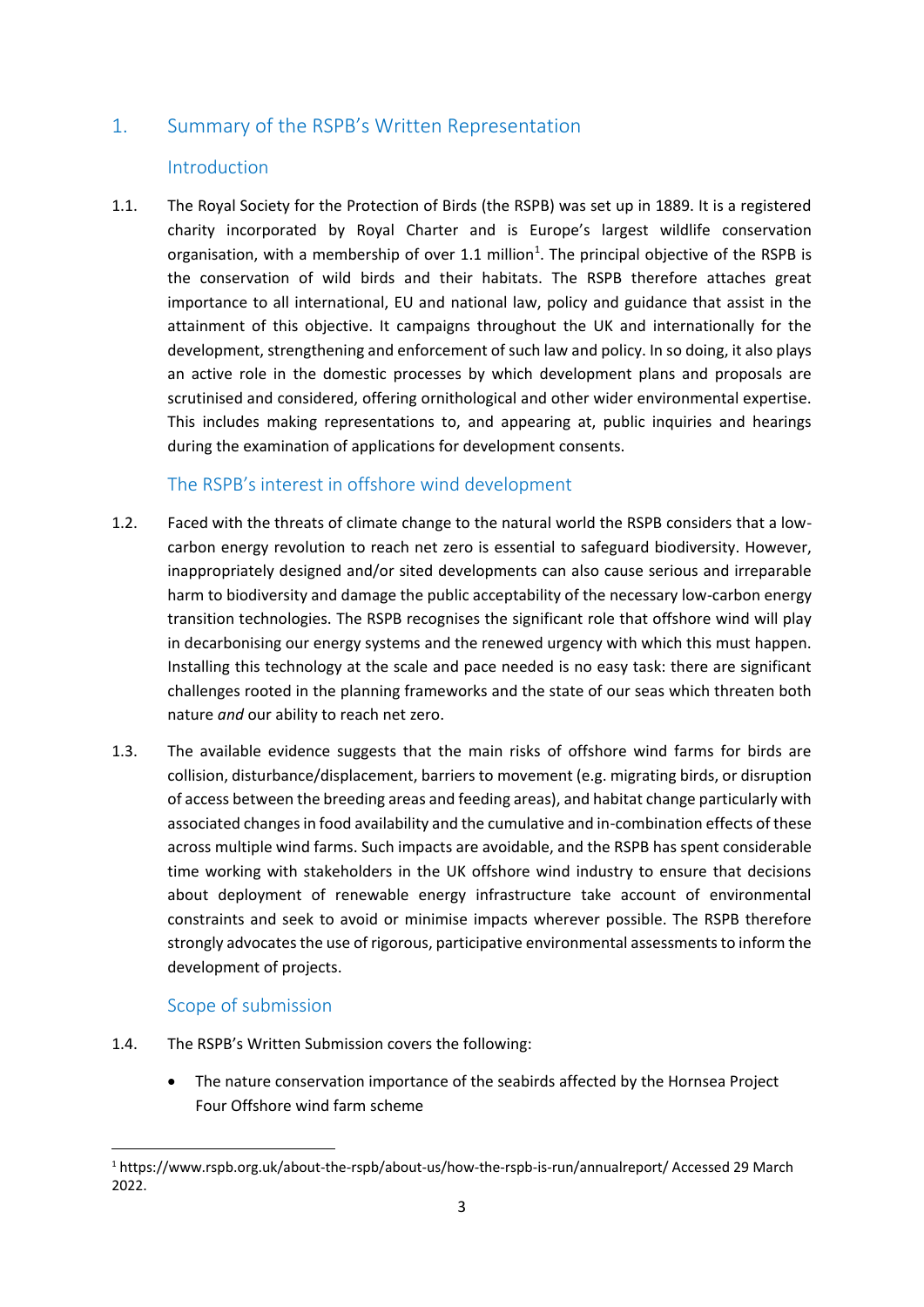- Legislation and policy background
- Offshore ornithology
- Derogation case: the RSPB's approach to evaluating compensation measures under the Conservation of Habitats and Species Regulations 2017 (as amended)
- RSPB detailed comments on the Applicant's specific compensation proposals
- RSPB comments on the draft Development Consent Order (DCO) and draft Deemed Marine Licence (DML).
- 1.5. The RSPB is aware that the Applicant submitted a number of new and updated documents at Deadline 1 of relevance to the RSPB's concerns. The Applicant has also set out its timetable for submitting additional new documents to the Examination. As raised during the preliminary meeting, the RSPB would welcome further information on what each of these documents will cover. This is in order to be able to understand more fully the implications of each in respect of the concerns raised by the RSPB and others. The RSPB also repeats its requests made at the Preliminary Meeting that the Applicant provides a timetable for when it proposes to update key application documents related to offshore ornithology and compensation measures.
- 1.6. We continue to be concerned about such large quantities of new information coming in after the start of the Examination, particularly after the deadline for written representations and wish to repeat our concerns about how it will be possible for Interested Parties to review this new environmental information, update their positions and ensure the Examination Authority is provided with comments on it.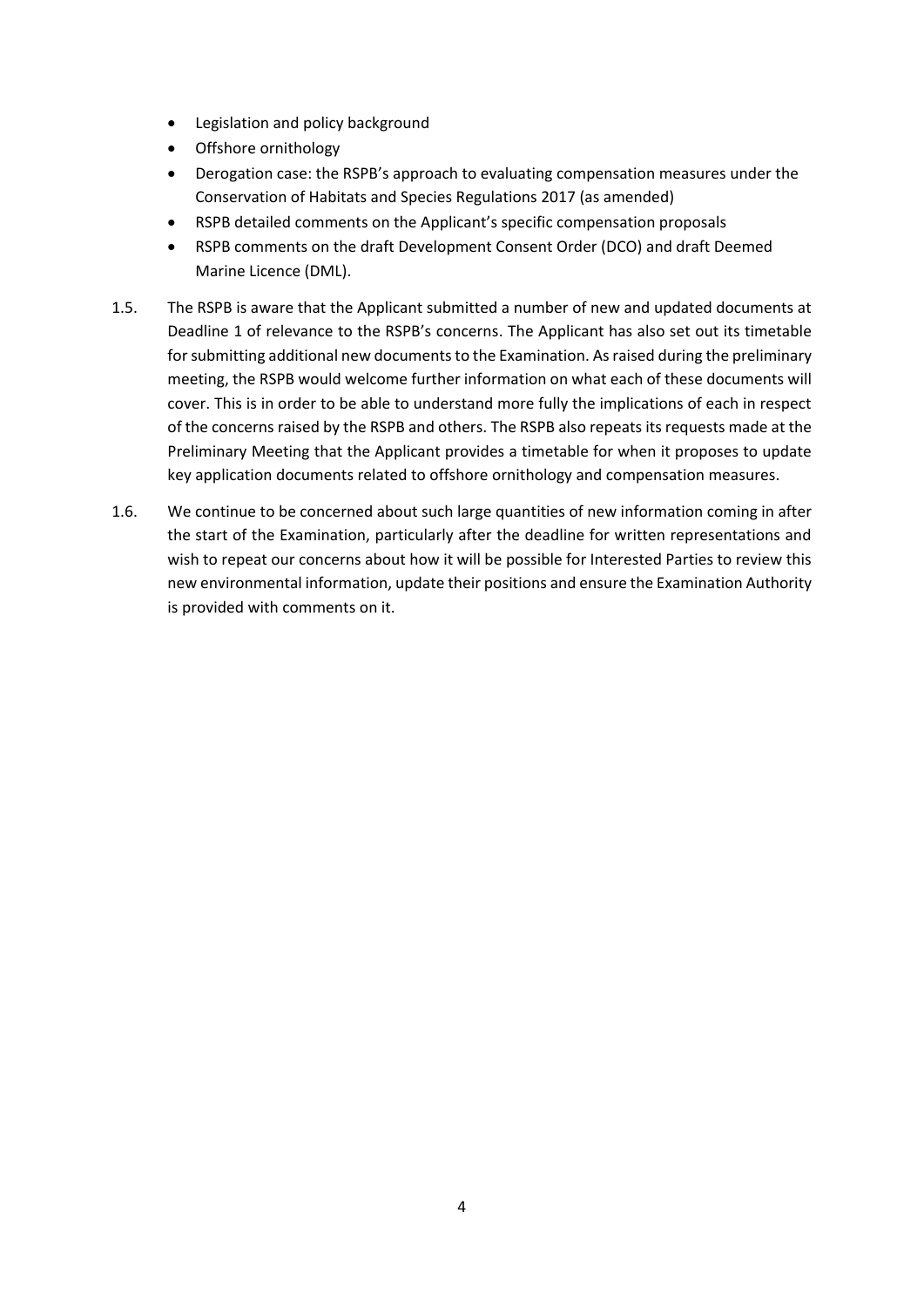### <span id="page-4-0"></span>2. The nature conservation importance of the seabirds affected by the Hornsea Project Four offshore wind farm scheme

- 2.1. The Flamborough and Filey Coast SPA is a vital site for nationally and internationally important seabird populations. Kittiwake, gannet, guillemot, razorbill and the seabird assemblage are qualifying features of this SPA. Despite the Conservation Objectives, "to ensure that … the integrity of the site is maintained or restored as appropriate", since this site was designated in 1993 the national populations of both kittiwake and some assemblage species have suffered substantial declines.
- 2.2. It is vital to consider whether the SPA and its qualifying features meet the attributes and targets set by Natural England when considering whether the SPA's conservation objectives to maintain or restore site integrity can be met and the SPA achieve favourable conservation status throughout the lifetime of the development and any subsequent period where its impacts continue to affect the SPA features.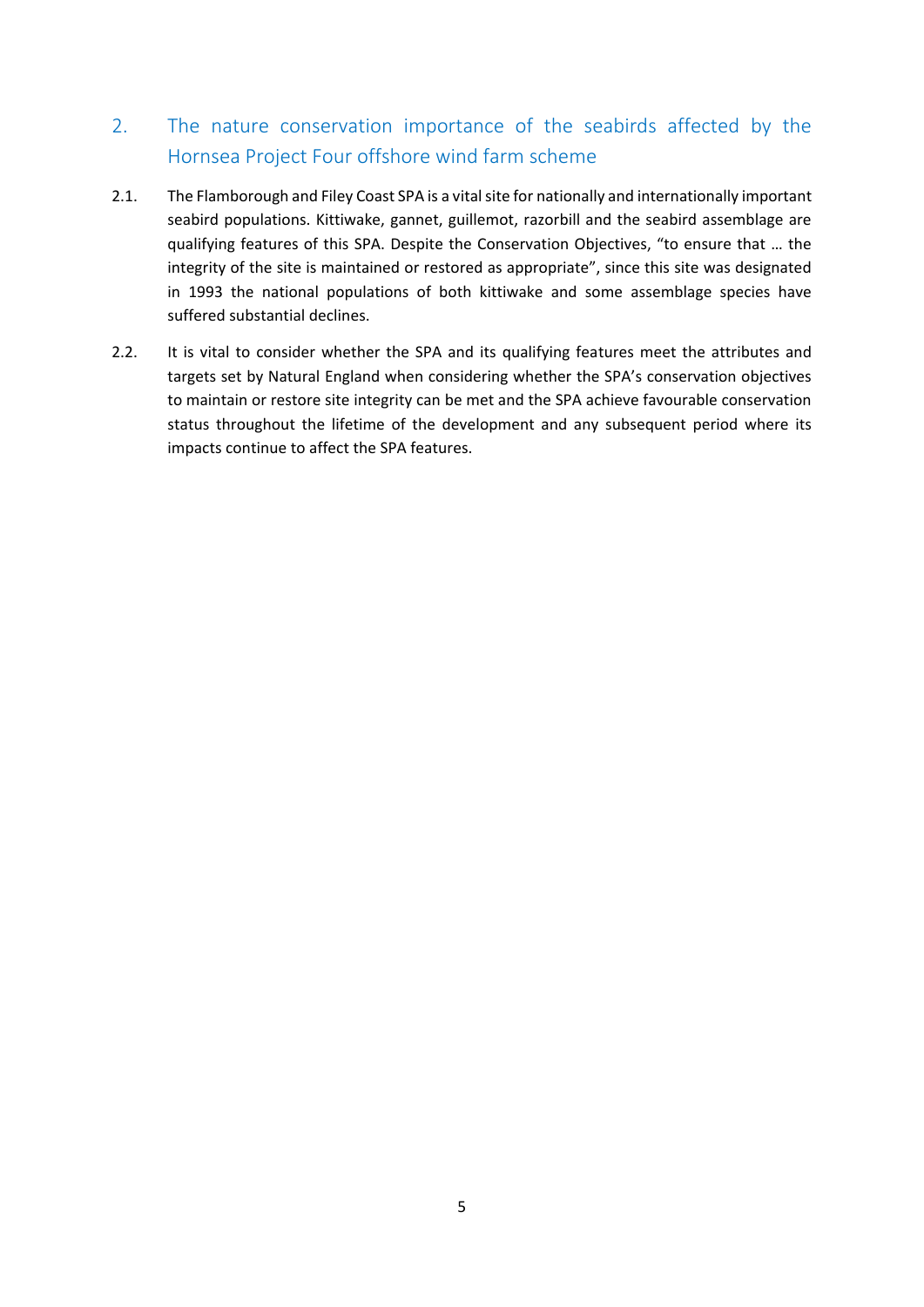#### <span id="page-5-0"></span>3. Legislation and policy background

- 3.1. Energy National Policy Statements (NPSs) set out the Government's approach to considering new energy infrastructure. Consent for energy infrastructure is subject to tests set out in Section 104 of the Planning Act. NPS EN-3, National Policy Statement for Renewable Energy Infrastructure, specifically identifies birds as a biodiversity concern to be taken into account (paragraph 2.6.59 and 2.6.68).
- 3.2. There is a statutory duty to comply with the Conservation of Habitats and Species Regulations 2017 (the Habitats Regulations, as amended) which offer protection for protected sites (Ramsar, SPA, SAC) and the Conservation of Offshore Marine Habitats and Species Regulations 2017 (Offshore Regulations)(as amended). The Habitats and Offshore Regulations set out a sequence of steps to be taken by the competent authority (here the Secretary of State for Business, Energy and Industrial Strategy (BEIS)) when considering authorisation for a project *likely to have an effect* on a European site and its species before deciding to authorise that project.
- 3.3. We set out a series of related matters to be considered in this context, including:
	- SPA and SAC Conservation Objectives;
	- Appropriate assessment;
	- In-combination effects and compensation for other schemes;
	- Habitats Regulations General Duties;
	- Environmental Impact Assessment.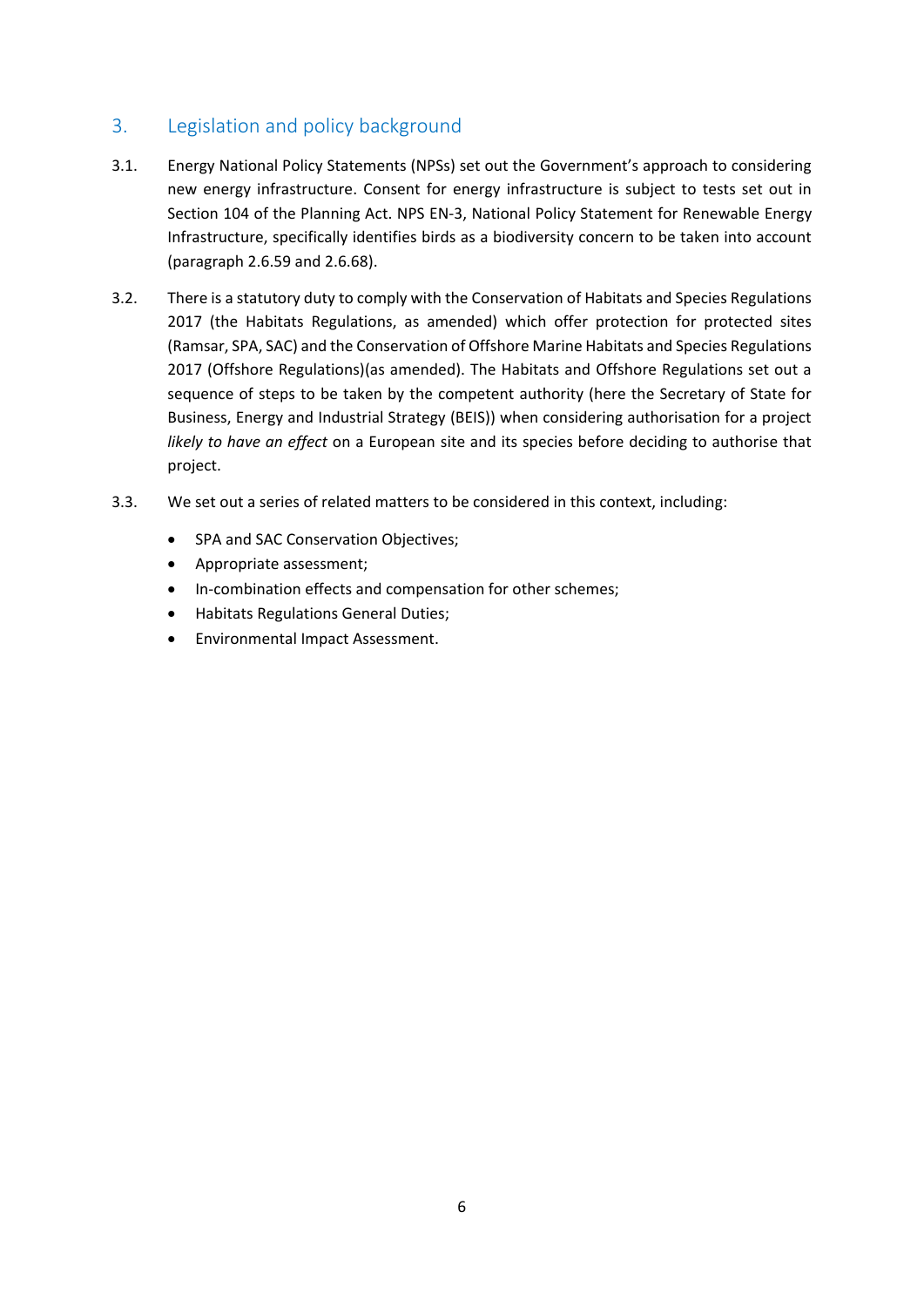#### <span id="page-6-0"></span>4. Offshore ornithology

- 4.1. A key issue that underpins the whole of the Applicant's ornithology assessment is the manner in which the spatial modelling of survey data has been carried out to obtain baseline information including bird densities to input into predictive modelling of potential bird collision and displacement impact mortalities. The RSPB is content that the proposed method to calculate baselines is robust if used correctly and transparently. However, there are a number of concerns that we share with Natural England around how the Applicant has applied the methods and a lack of clarity as to how data has been treated and how the model based approach has been validated.
- 4.2. These fundamental issues with the assessment, along with the presentation of the outputs of the modelling of population scale impacts, in our view mean the assessment is inadequate, and therefore insufficient for the robust consideration required to enable a proper understanding of the likely impacts of the scheme. Whilst we appreciate the Applicant may provide more information (and we reserve the right to review our comments and concerns in light of it) unless the Applicant resolves these two fundamental issues, in our view the assessment currently before the Examination is not fit for purpose.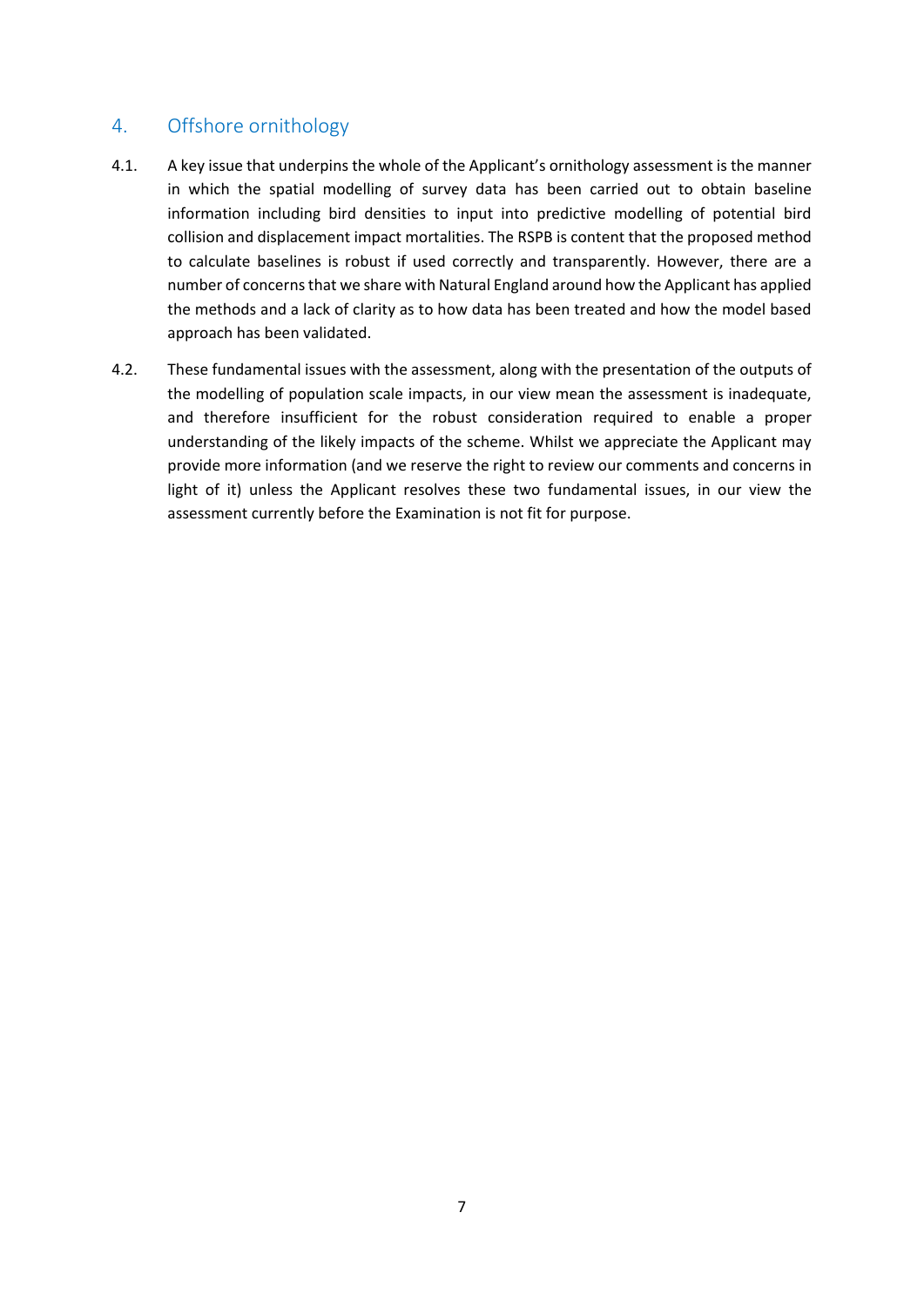- <span id="page-7-0"></span>5. Derogation case: the RSPB's approach to evaluating compensation measures under the Conservation of Habitats and Species Regulations 2017 (as amended)
- 5.1. This section sets out the RSPB's approach to evaluating compensation measures. It includes our general approach to assessing compensation proposals and the level of detail we consider is required in order to evaluate compensation proposals as part of the examination process, before drawing out some general issues raised by the Applicant's proposals.
- 5.2. The RSPB has reviewed both the  $EC^2$  and Defra<sup>3</sup> guidance on compensatory measures. This review also draws on the RSPB's over 20 years experience evaluating and negotiating compensation proposals under the Habitats Regulations by developers across various sectors. As the EC Guidance is fuller, we have used that as our primary reference, while drawing out any additional points made in the Defra guidance since it is UK focused.
- 5.3. The RSPB will use the EC's criteria and its experience to evaluate the various compensation measures:
	- Targeted;
	- Effective;
	- Technical feasibility;
	- Extent;
	- Location;
	- Timing;
	- Long-term implementation;
	- Additionality.
- 5.4. In addition, we have set out the level of detail we consider is required in any proposed compensation measures, and have gone on to identify generic issues raised by the Applicant's proposals:
	- Lack of specific proposals and locations for compensation measures;
	- Scale of compensation;
	- Lead-in times for compensation;
	- Lifetime of compensation in relation to damage.

#### *Environmental assessment of the proposed compensation measures*

5.5. Section 6 and Annexes B and C set out the RSPB's detailed comments on the Applicant's specific compensation measures as submitted. Our key and overarching comment is that the Applicant has failed to put forward detailed and location specific compensation measures for any impacted species. Neither have any been secured. It is therefore not possible at this stage for the RSPB to assess any of the compensation measures properly and provide advice to the

<sup>2</sup> EC (2018) Managing Natura 2000 sites – The provisions of Article 6 of the 'Habitats' Directive 92/43/EEC (21/11/18) C(2018) 7621 final.

<sup>&</sup>lt;sup>3</sup> Defra (2021[\) https://www.gov.uk/guidance/habitats-regulations-assessments-protecting-a-european-site.](https://www.gov.uk/guidance/habitats-regulations-assessments-protecting-a-european-site) Accessed March 2022.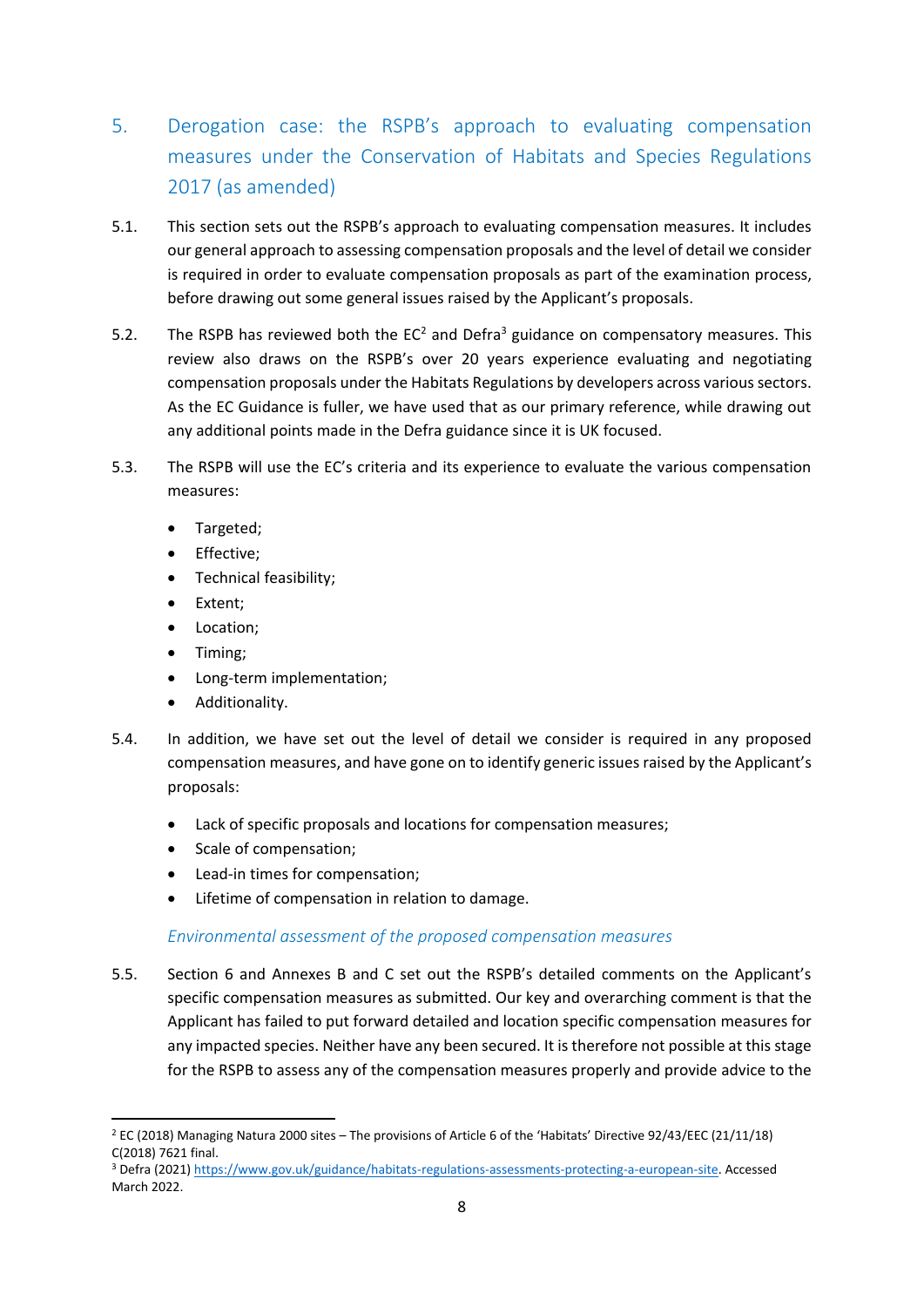Examining Authority on whether each has a reasonable guarantee of success in meeting specific, agreed compensation objectives.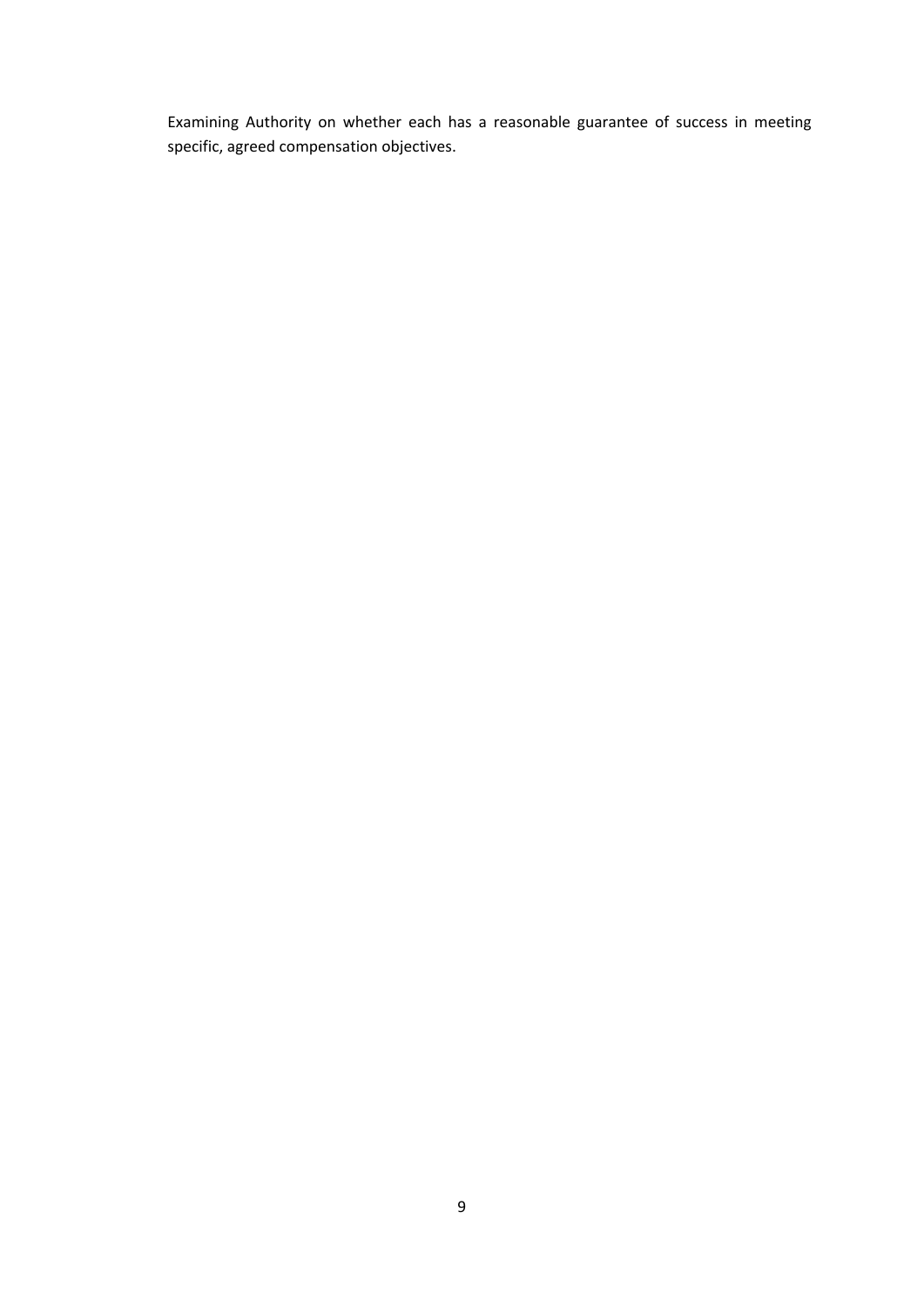### <span id="page-9-0"></span>6. RSPB detailed comments on the Applicant's specific compensation proposals

- 6.1. Section 6 sets out the RSPB's views on the following compensation measures put forward by the Applicant:
	- Offshore and onshore artificial nesting structures (kittiwake and gannet);
	- Bycatch reduction (guillemot, razorbill and gannet);
	- Predator eradication (guillemot and razorbill);
	- Fish habitat enhancement seagrass restoration.
- 6.2. Annex B (bycatch reduction) and Annex C (predator eradication) provide more detailed comments, drawing on additional RSPB expertise on these matters.
- 6.3. The RSPB's key and most critical concern is that the Applicant has failed to put forward detailed, proven and location specific compensation measures for any impacted species. Notwithstanding this, the RSPB has as far as is practicable, provided more detailed comments in section 6 on each of the broad compensation measures.
- 6.4. The RSPB's current assessment on the Applicant's proposed measures is summarised below:
	- Northern gannet:
		- $\circ$  Artificial nest sites: we consider the evidence submitted demonstrates clearly that Northern Gannet is dependent on natural nesting habitats i.e. less than 20 individual birds out of 1.5-1.8 million birds shown to have used some form of artificial nest sites. Therefore, at this time, in the absence of substantive and compelling evidence otherwise, we are not persuaded that artificial nesting structures can be considered even theoretically feasible as a compensation measure for this species;
		- o Bycatch reduction: no information has been provided on what precise measures the Applicant proposes to carry out for gannet. As far as we are aware, no trial work is underway in respect of this species (c.f. guillemot and razorbill). Therefore, the RSPB reserves its position and refers the Examining Authority to its detailed comments on bycatch reduction set out in Annex B to this Written Representation. This sets out the nature of the evidence base we would expect to be presented to the examination for scrutiny by the Examining Authority and Interested Parties for any bycatch reduction proposal.
	- Kittiwake:
		- $\circ$  Offshore artificial nest structures: the RSPB recognises the significant amount of work by the Applicant to explore and identify potential suitable offshore locations for putative kittiwake nesting structures. However, it is also apparent that a significant amount of further work is still required before detailed proposals can be presented to the examination so that they can be fully scrutinised. At this stage, we consider the measure experimental. No precise location and design has been proposed, so it is not possible to evaluate and advise, or assess whether any site specific constraints could undermine confidence in long-term implementation;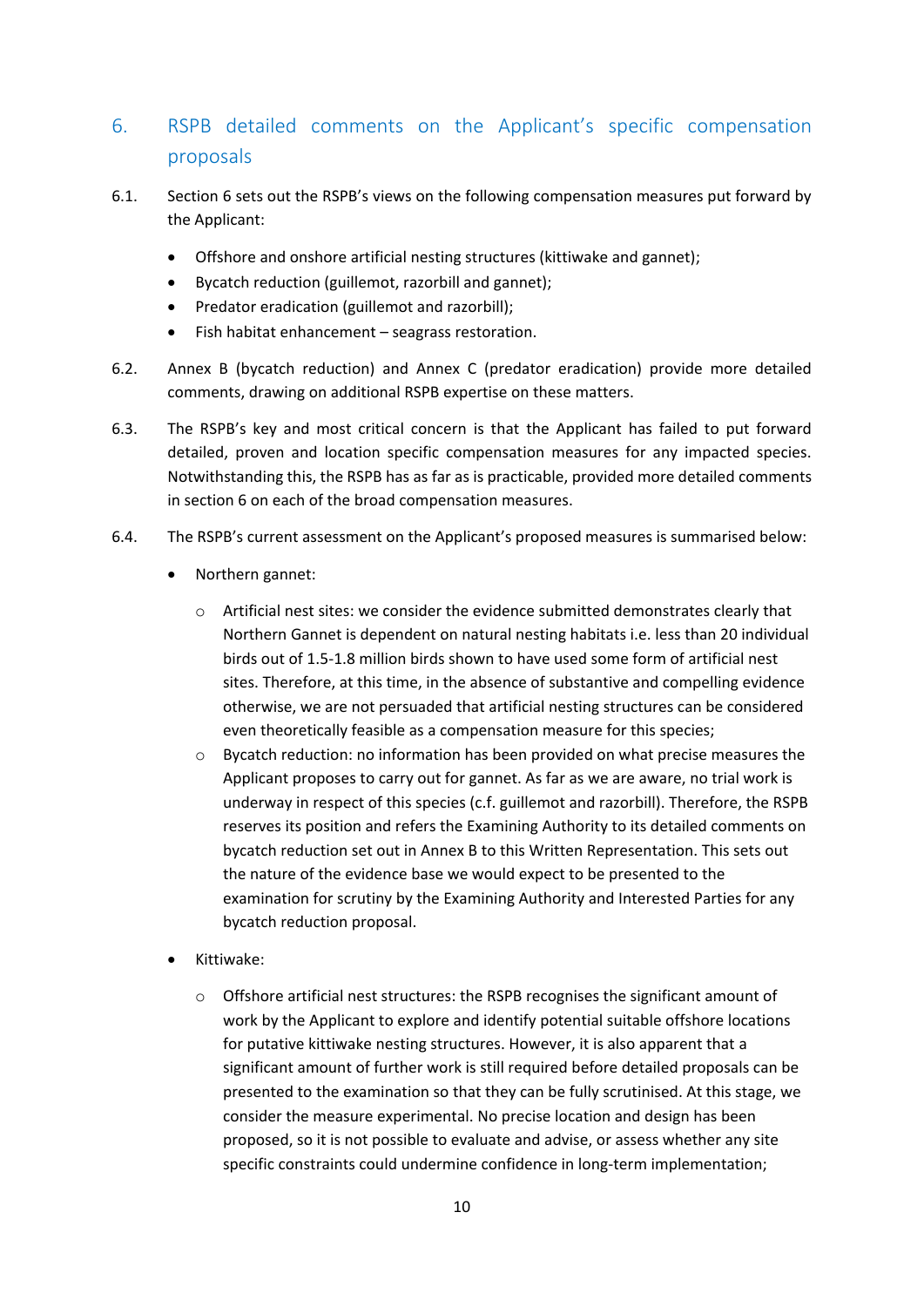- o Onshore artificial nesting structures: the RSPB is concerned with onshore nesting structures, given the number of offshore wind farm projects (consented and submitted) already proposing such measures, with a particular preponderance in Suffolk. This raises concerns in the identification and securing of suitable locations capable of addressing the many uncertainties. In this context the RSPB shares Natural England's concern and is "not persuaded that further onshore artificial nesting structures are likely to result in sufficient benefits to produce compensation, given the number and location of such structures already proposed by submitted OWF projects. It has not been demonstrated there is a sufficient pool of nest-limited kittiwake recruits, suitable locations and/or prey availability available to meet and sustain the existing demand for this measure. We therefore recommend that this measure should not be taken forward by the Applicant".
- Guillemot and razorbill:
	- o Predator eradication: the RSPB recognises that predator eradication or island restoration (IR) offers some potential to benefit guillemots and razorbills. However, we consider it premature to describe IR as a primary compensation measure for these two auk species. IR is a complex and highly specialised conservation measure. To succeed, it needs the effective targeting of 100% of the Invasive Non-Native Species (INNS) to achieve eradication, supported by comprehensive measures to keep the risk of reinvasion low and ongoing capacity to respond effectively to any biosecurity breach. A full-scale Feasibility Study is required, carried out by a suitable eradication expert contractor to international best practice standards, in order to firmly establish that the removal of Invasive Non-Native Species (INNS) for each island to be restored is feasible. At present, the RSPB does not have confidence that the predator eradication measure would benefit either guillemot or razorbill and so provide compensation. To determine whether an IR scheme will, rather than might, benefit either species in a selected location requires detailed scrutiny of a feasibility study and associated work as part of the examination process. The results of any detailed feasibility study and associated implementation plans must be presented to the examination for scrutiny by the Examining Authority and interested parties as soon as practicable;
	- o Bycatch reduction: The RSPB does not accept that bycatch reduction can be described as a compensation measure, primary or otherwise, and considers this proposal is experimental research. As a result, we have no confidence that the proposed measures are viable, effective or can be delivered. The Applicant is proposing gillnet bycatch reduction measures, yet there are currently no recommended technical measures for gillnet bycatch mitigation. The measures that are proposed and trialled are unproven and fail to meet the Agreement on the Conservation of Albatrosses and Petrels (ACAP) Best Practice Seabird Bycatch Mitigation Criteria and Definition. The research trials will only report in full in 2023 i.e. after the examination ends and the current decision date for the DCO. Before any measures can be deemed acceptable as bycatch mitigation they must be proven through a robust trial, with all data made available for peer-review. Peer-review will be necessary to tackle important questions about whether the initial trial truly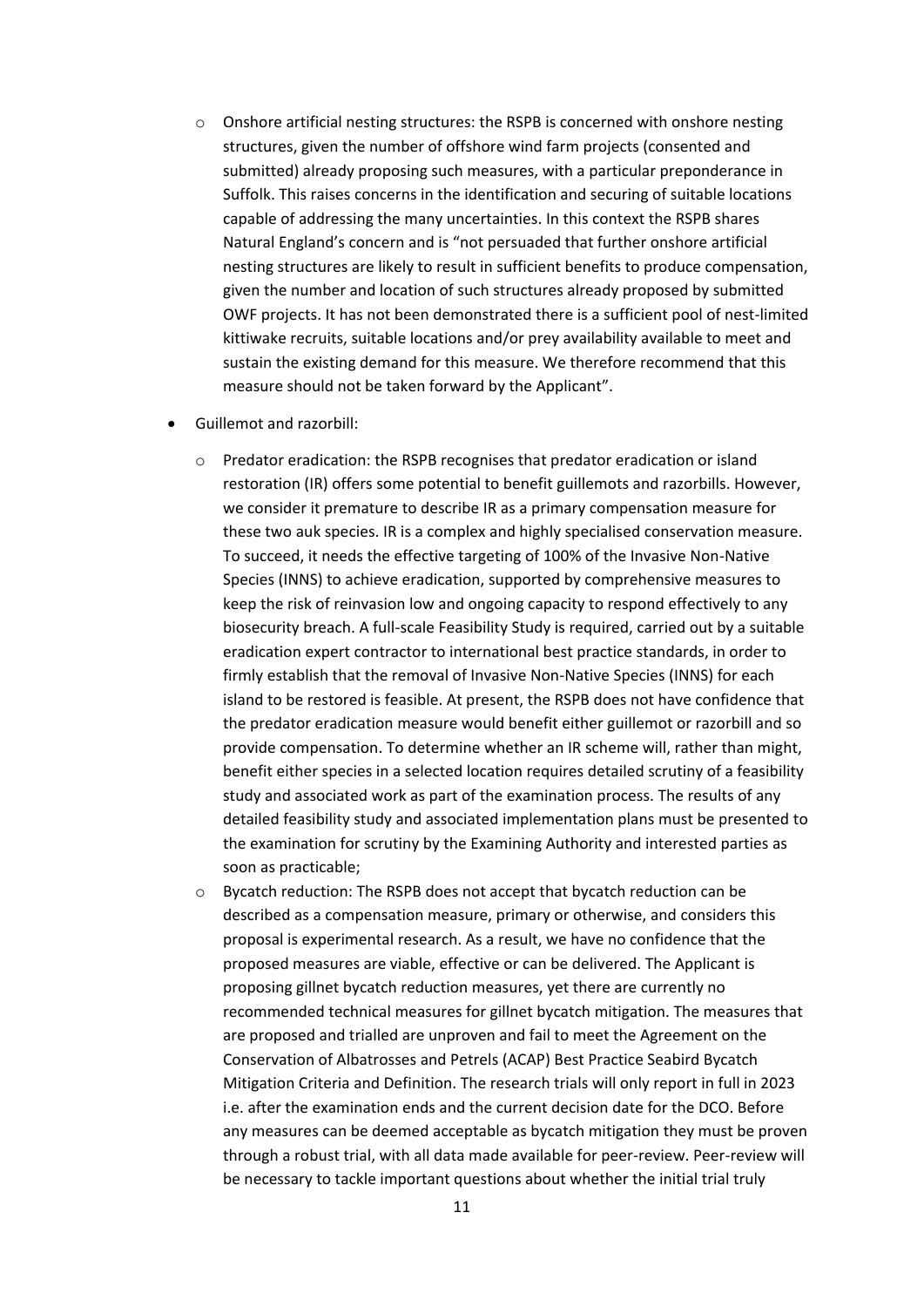demonstrates efficacy or not, and what else may be required (e.g. further data collection, robust commercial testing). Whilst we welcome the proposals to conduct some (limited) experimental research, as currently described, the proposal is not fit for purpose as a possible compensation measure. If the proposed bycatch mitigation measures were proven effective per se, based on our considerable experience in this field we are concerned about the achievability of uptake and implementation over a period of more than 35 years. This places a significant burden of proof on the Applicant to demonstrate how such sustained uptake will be achieved. This needs to be confirmed and guaranteed before the end of the examination so that it can scrutinised by the Examining Authority and interested parties.

• Fish habitat enhancement: While the RSPB welcomes the work carried out by Hornsea Project Four on this topic, it remains its view that it cannot yet be considered even a supportive measure. This is due to a combination of the weak evidence base capable of linking this measure with measurable benefits to the target seabird species and the experimental nature of seagrass restoration itself. As with bycatch mitigation, it too is also at the experimental research and trial stage. Like Natural England, we do not consider the measure to be compensation and so have not commented further.